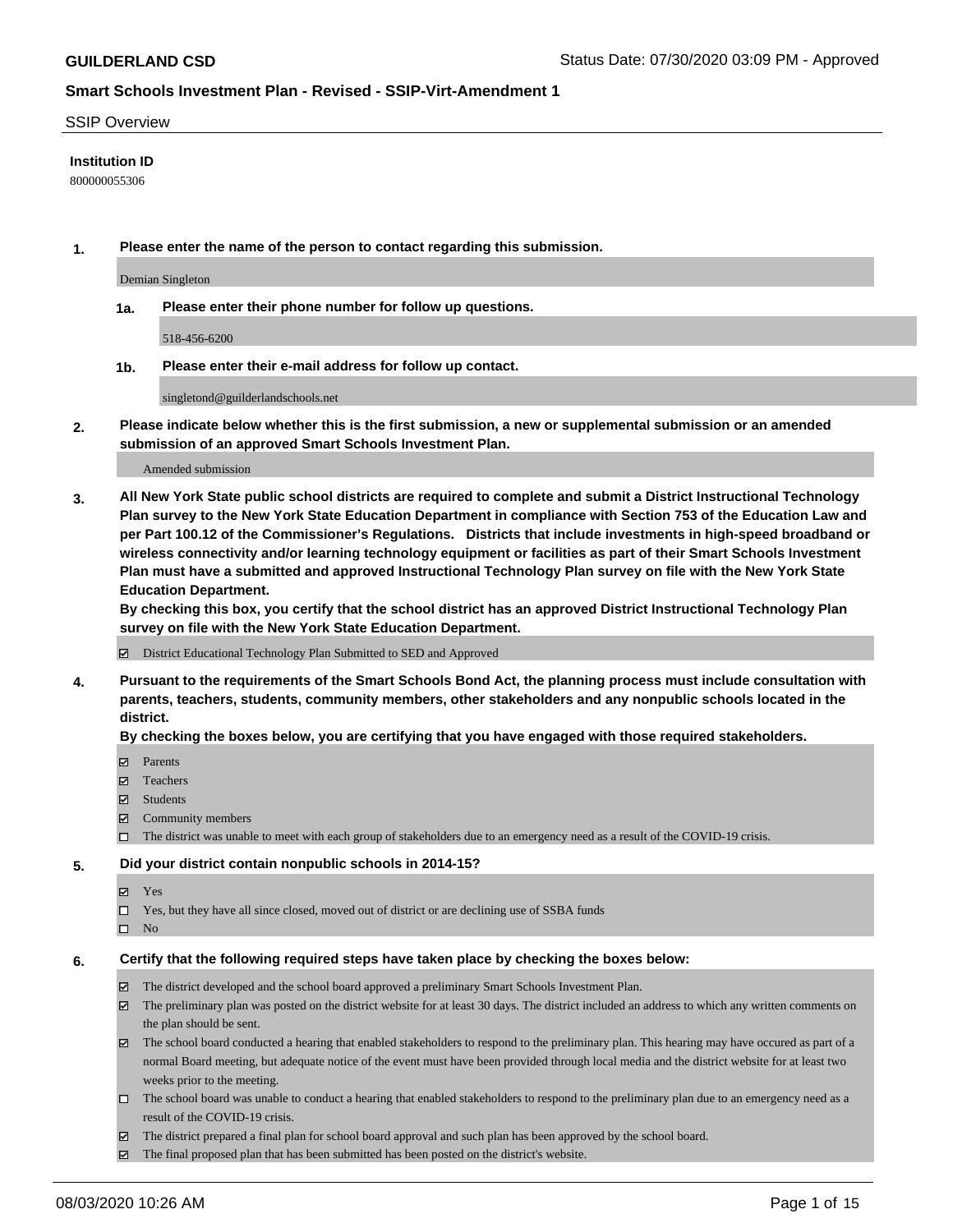SSIP Overview

**6a. Please upload the proposed Smart Schools Investment Plan (SSIP) that was posted on the district's website, along with any supporting materials. Note that this should be different than your recently submitted Educational Technology Survey. The Final SSIP, as approved by the School Board, should also be posted on the website and remain there during the course of the projects contained therein.**

GCSDSSIPFinalDraft\_2.pdf

**6b. Enter the webpage address where the final Smart Schools Investment Plan is posted. The Plan should remain posted for the life of the included projects.**

https://www.guilderlandschools.org/?s=smart+schools

**7. Please enter an estimate of the total number of students and staff that will benefit from this Smart Schools Investment Plan based on the cumulative projects submitted to date.**

5,400

**8. An LEA/School District may partner with one or more other LEA/School Districts to form a consortium to pool Smart Schools Bond Act funds for a project that meets all other Smart School Bond Act requirements. Each school district participating in the consortium will need to file an approved Smart Schools Investment Plan for the project and submit a signed Memorandum of Understanding that sets forth the details of the consortium including the roles of each respective district.**

 $\Box$  The district plans to participate in a consortium to partner with other school district(s) to implement a Smart Schools project.

### **9. Please enter the name and 6-digit SED Code for each LEA/School District participating in the Consortium.**

| <b>Partner LEA/District</b> | ISED BEDS Code |
|-----------------------------|----------------|
| (No Response)               | (No Response)  |

#### **10. Please upload a signed Memorandum of Understanding with all of the participating Consortium partners.**

(No Response)

**11. Your district's Smart Schools Bond Act Allocation is:**

\$2,096,732

#### **12. Final 2014-15 BEDS Enrollment to calculate Nonpublic Sharing Requirement**

|            | Public Enrollment | Nonpublic Enrollment | Total Enrollment | Nonpublic Percentage |
|------------|-------------------|----------------------|------------------|----------------------|
| Enrollment | .909              | 122<br>LL            | 5.031.00         | 2.42                 |

**13. This table compares each category budget total, as entered in that category's page, to the total expenditures listed in the category's expenditure table. Any discrepancies between the two must be resolved before submission.**

|                                          | Sub-Allocations | <b>Expenditure Totals</b> | <b>Difference</b> |
|------------------------------------------|-----------------|---------------------------|-------------------|
| <b>School Connectivity</b>               | 47,756.00       | 47,756.00                 | 0.00              |
| Connectivity Projects for<br>Communities | 0.00            | 0.00                      | 0.00              |
| Classroom Technology                     | 0.00            | 0.00                      | 0.00              |
| Pre-Kindergarten Classrooms              | 0.00            | 0.00                      | 0.00              |
| Replace Transportable<br>Classrooms      | 0.00            | 0.00                      | 0.00              |
| High-Tech Security Features              | 0.00            | 0.00                      | 0.00              |
| Nonpublic Loan                           | 0.00            | 0.00                      | 0.00              |
| Totals:                                  |                 |                           |                   |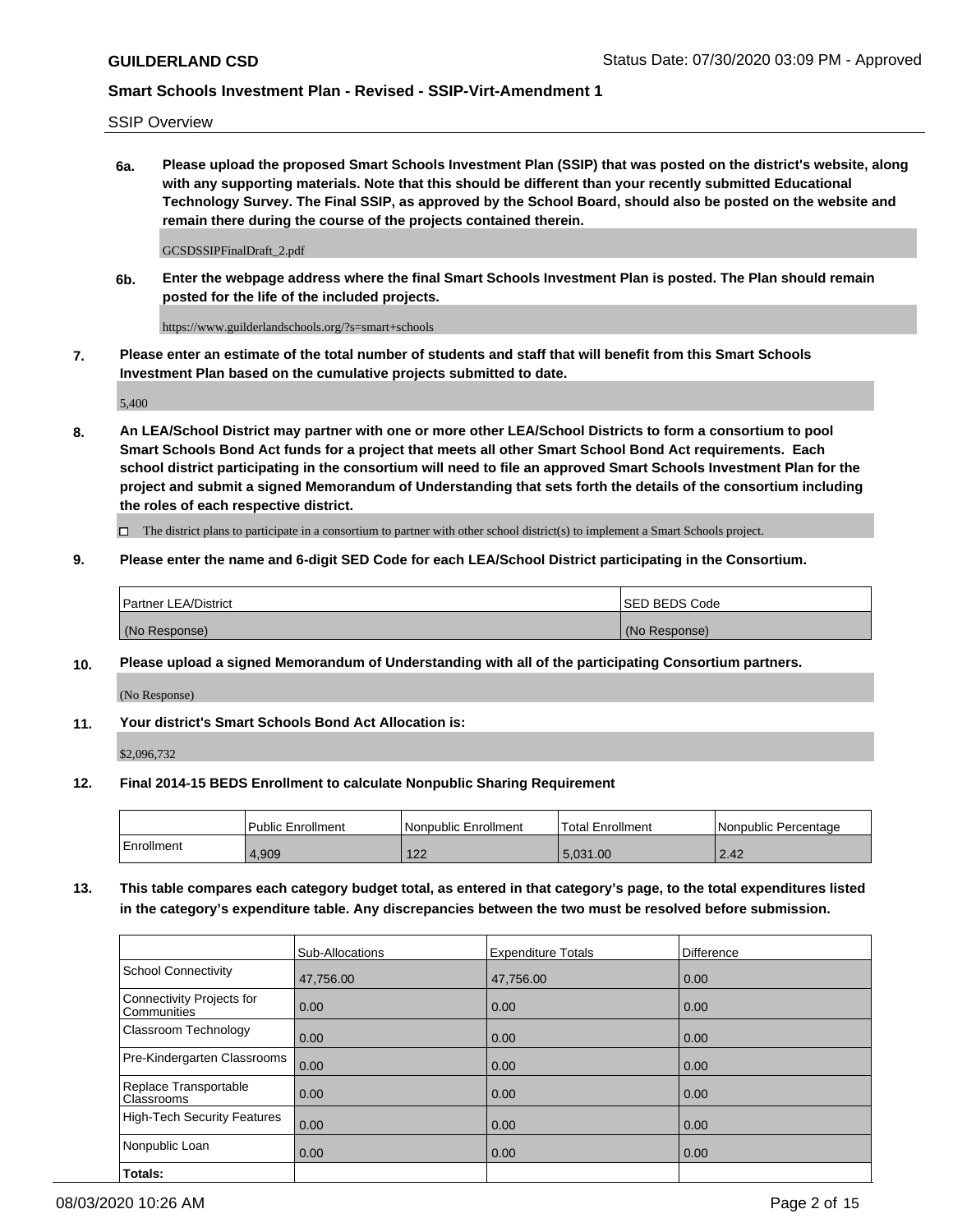SSIP Overview

| <b>Sub-Allocations</b> | Expenditure Totals     | <b>Difference</b> |
|------------------------|------------------------|-------------------|
| 47,756                 | 47,756<br>$\mathbf{A}$ | 0                 |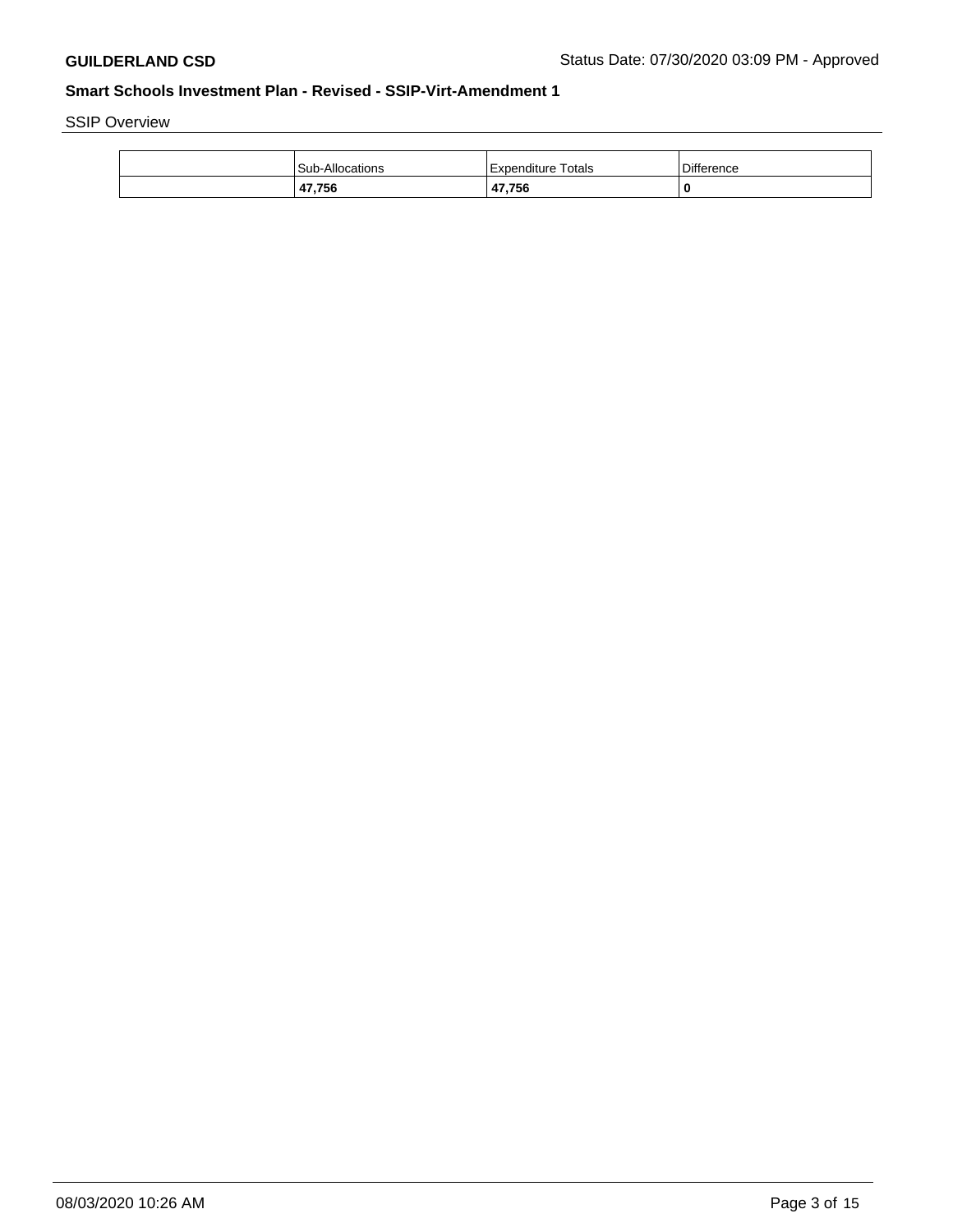School Connectivity

- **1. In order for students and faculty to receive the maximum benefit from the technology made available under the Smart Schools Bond Act, their school buildings must possess sufficient connectivity infrastructure to ensure that devices can be used during the school day. Smart Schools Investment Plans must demonstrate that:**
	- **• sufficient infrastructure that meets the Federal Communications Commission's 100 Mbps per 1,000 students standard currently exists in the buildings where new devices will be deployed, or**
	- **• is a planned use of a portion of Smart Schools Bond Act funds, or**
	- **• is under development through another funding source.**

**Smart Schools Bond Act funds used for technology infrastructure or classroom technology investments must increase the number of school buildings that meet or exceed the minimum speed standard of 100 Mbps per 1,000 students and staff within 12 months. This standard may be met on either a contracted 24/7 firm service or a "burstable" capability. If the standard is met under the burstable criteria, it must be:**

**1. Specifically codified in a service contract with a provider, and**

**2. Guaranteed to be available to all students and devices as needed, particularly during periods of high demand, such as computer-based testing (CBT) periods.**

**Please describe how your district already meets or is planning to meet this standard within 12 months of plan submission.**

(No Response)

**1a. If a district believes that it will be impossible to meet this standard within 12 months, it may apply for a waiver of this requirement, as described on the Smart Schools website. The waiver must be filed and approved by SED prior to submitting this survey.**

 $\Box$  By checking this box, you are certifying that the school district has an approved waiver of this requirement on file with the New York State Education Department.

**2. Connectivity Speed Calculator (Required). If the district currently meets the required speed, enter "Currently Met" in the last box: Expected Date When Required Speed Will be Met.**

|                  | l Number of     | Required Speed | Current Speed in | Expected Speed | Expected Date                           |
|------------------|-----------------|----------------|------------------|----------------|-----------------------------------------|
|                  | <b>Students</b> | In Mbps        | l Mbps           | to be Attained | When Required                           |
|                  |                 |                |                  |                | l Within 12 Months ISpeed Will be Met l |
| Calculated Speed | (No Response)   | 0.00           | (No Response)    | (No Response)  | (No Response)                           |

**3. Describe how you intend to use Smart Schools Bond Act funds for high-speed broadband and/or wireless connectivity projects in school buildings.**

**\*\*This amendment reflectschanges and required additional expenditures neededto achieve the goals of SSIP 1. The items shown below will be added to complete this project as intended.**

**4. Describe the linkage between the district's District Instructional Technology Plan and how the proposed projects will improve teaching and learning. (There should be a link between your response to this question and your responses to Question 1 in Section IV - NYSED Initiatives Alignment: "Explain how the district use of instructional technology will serve as a part of a comprehensive and sustained effort to support rigorous academic standards attainment and performance improvement for students."** 

**Your answer should also align with your answers to the questions in Section II - Strategic Technology Planning and the associated Action Steps in Section III - Action Plan.)**

(No Response)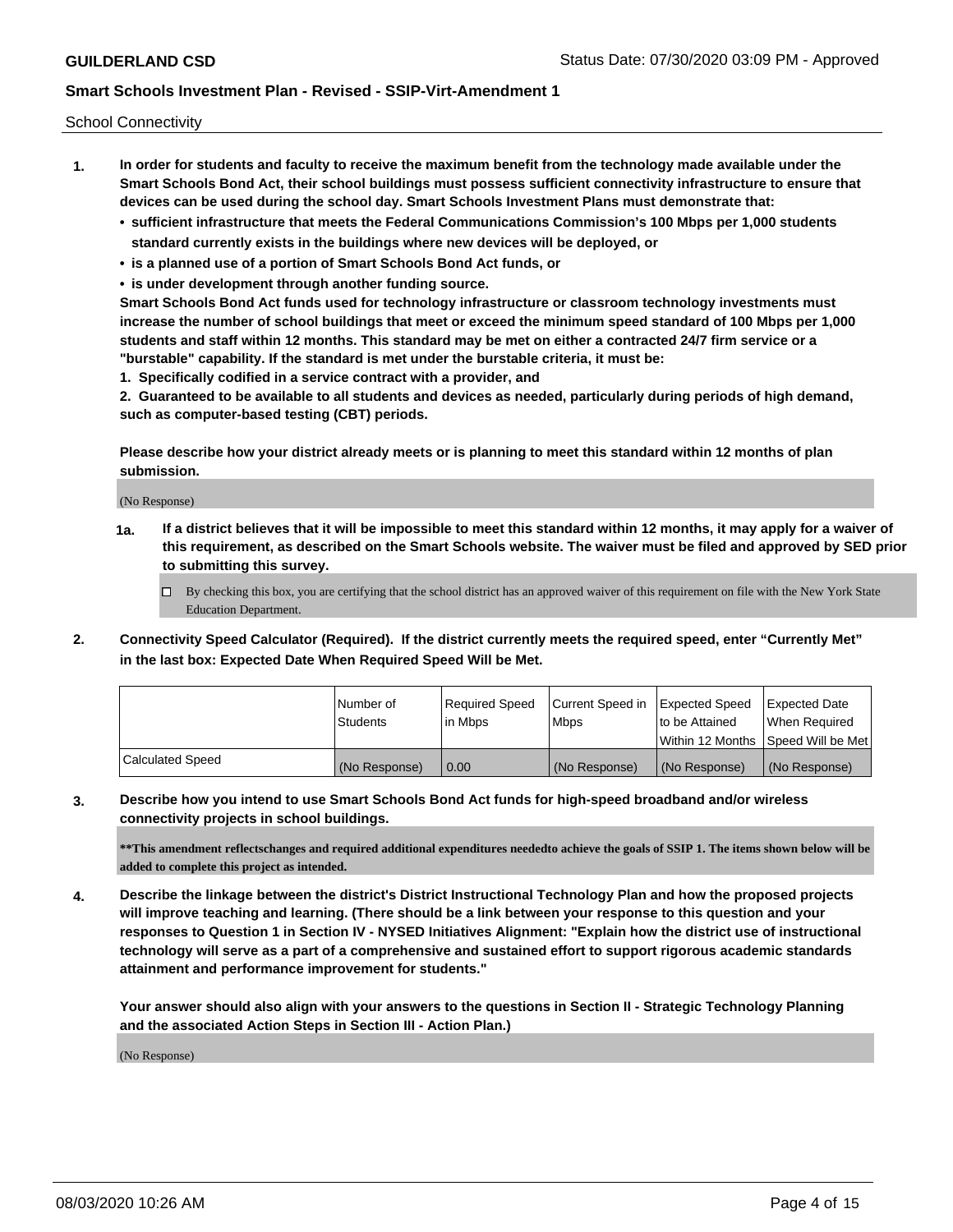School Connectivity

**5. If the district wishes to have students and staff access the Internet from wireless devices within the school building, or in close proximity to it, it must first ensure that it has a robust Wi-Fi network in place that has sufficient bandwidth to meet user demand.**

**Please describe how you have quantified this demand and how you plan to meet this demand.**

(No Response)

**6. Smart Schools plans with any expenditures in the School Connectivity category require a project number from the Office of Facilities Planning. Districts must submit an SSBA LOI and receive project numbers prior to submitting the SSIP. As indicated on the LOI, some projects may be eligible for a streamlined review and will not require a building permit.**

**Please indicate on a separate row each project number given to you by the Office of Facilities Planning.**

| Project Number        |  |
|-----------------------|--|
| 01-08-02-06-7-999-BA1 |  |

**7. Certain high-tech security and connectivity infrastructure projects may be eligible for an expedited review process as determined by the Office of Facilities Planning.**

**Was your project deemed eligible for streamlined review?**

Yes

- **7a. Districts that choose the Streamlined Review Process will be required to certify that they have reviewed all installations with their licensed architect or engineer of record and provide that person's name and license number. The licensed professional must review the products and proposed method of installation prior to implementation and review the work during and after completion in order to affirm that the work was codecompliant, if requested.**
	- I certify that I have reviewed all installations with a licensed architect or engineer of record.
- **8. Include the name and license number of the architect or engineer of record.**

| Name               | License Number |
|--------------------|----------------|
| Daniel D. Woodside | 28237          |

**9. Public Expenditures – Loanable (Counts toward the nonpublic loan calculation)**

| Select the allowable expenditure type.      | <b>PUBLIC</b> Items to be | Quantity         | Cost Per Item    | <b>Total Cost</b> |
|---------------------------------------------|---------------------------|------------------|------------------|-------------------|
| Repeat to add another item under each type. | Purchased                 |                  |                  |                   |
| (No Response)                               | (No Response)             | (No<br>Response) | (No<br>Response) | 0.00              |
|                                             |                           |                  | 0.00             |                   |

#### **10. Public Expenditures – Non-Loanable (Does not count toward nonpublic loan calculation)**

| Select the allowable expenditure<br>type.<br>Repeat to add another item under<br>each type. | <b>PUBLIC</b> Items to be purchased                                                    | Quantity | Cost per Item | <b>Total Cost</b> |
|---------------------------------------------------------------------------------------------|----------------------------------------------------------------------------------------|----------|---------------|-------------------|
| Network/Access Costs                                                                        | <b>I Microsoft Windows Server Datacenter</b><br>Edition - license & software assurance | 6        | 333.00        | 1,998.00          |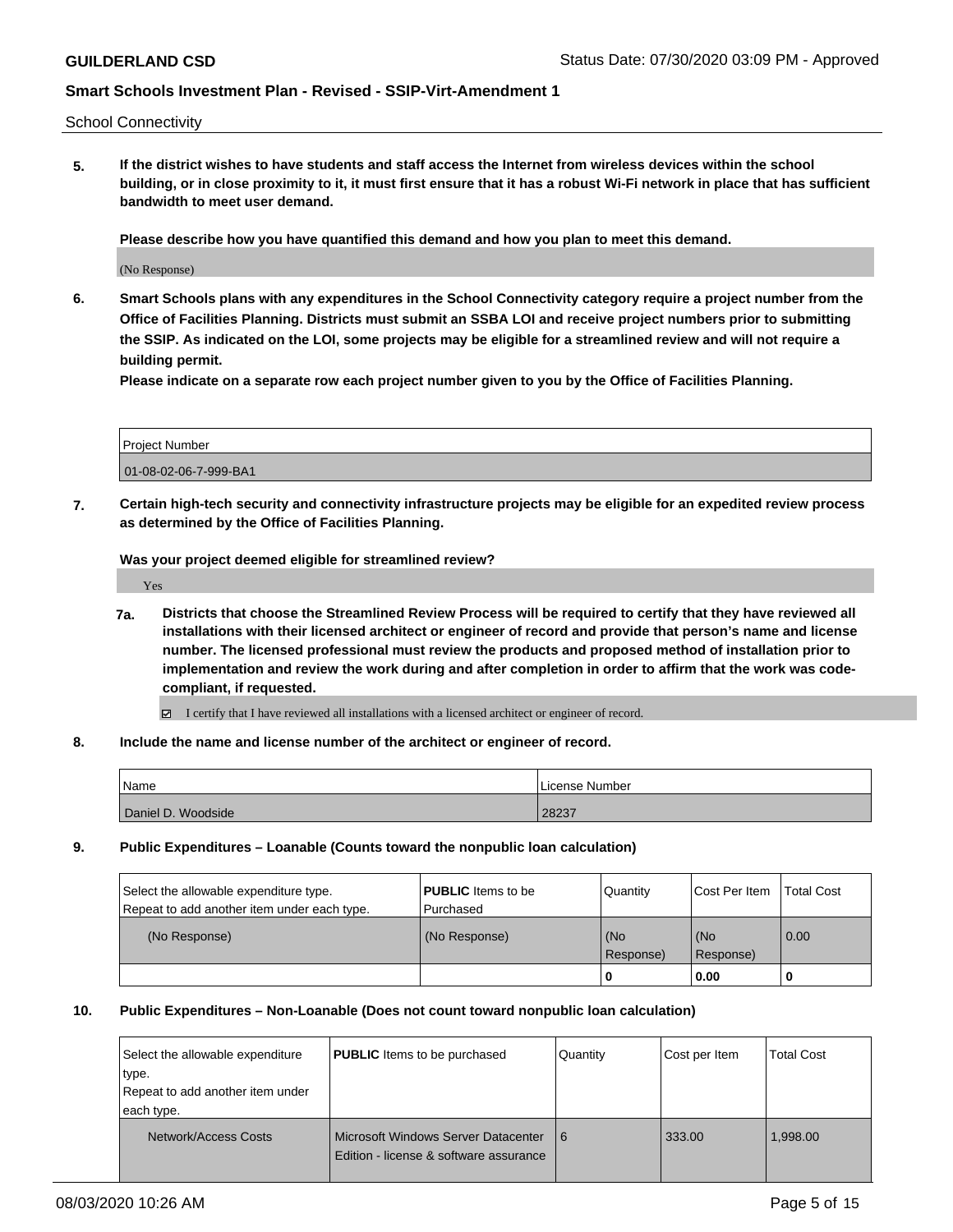School Connectivity

| Select the allowable expenditure<br>type.<br>Repeat to add another item under<br>each type. | <b>PUBLIC</b> Items to be purchased                                 | Quantity       | Cost per Item | <b>Total Cost</b> |
|---------------------------------------------------------------------------------------------|---------------------------------------------------------------------|----------------|---------------|-------------------|
| <b>Network/Access Costs</b>                                                                 | H 32GB DDR4-2666-MHz<br>LRDIMM/PC4-21300/dual<br>rank/x4/1.2v       | 2              | 1,219.00      | 2.438.00          |
| <b>Network/Access Costs</b>                                                                 | 2.1 GHz 4116/85W 12C/16.50MB<br>Cache/DDR4 2400MHz                  | $\overline{2}$ | 1,800.00      | 3,600.00          |
| <b>Network/Access Costs</b>                                                                 | Cisco UCS 770W AC Power Supply for 2<br><b>Rack Server</b>          |                | 350.00        | 700.00            |
| <b>Other Costs</b>                                                                          | Enable RAID 6 Setting                                               | $\mathbf{1}$   | 1.00          | 1.00              |
| <b>Other Costs</b>                                                                          | C220 M5 Security Bezel                                              | 1              | 75.00         | 75.00             |
| <b>Network/Access Costs</b>                                                                 | 32GB SD Card for UCS servers                                        | 2              | 81.00         | 162.00            |
| <b>Network/Access Costs</b>                                                                 | 600GB 12G SAS 10K RPM SFF HDD                                       | $\overline{4}$ | 511.00        | 2,044.00          |
| <b>Network/Access Costs</b>                                                                 | Cisco 12G Modular RAID controller<br>with 2GB cache                 | $\mathbf{1}$   | 1,078.00      | 1,078.00          |
| <b>Other Costs</b>                                                                          | Ball Bearing Rail Kit for C220 & C240<br>M4 & M5 rack servers       | $\mathbf{1}$   | 110.00        | 110.00            |
| <b>Network/Access Costs</b>                                                                 | 32GB Micro SD Card for UCS M5<br>servers                            | $\mathbf{1}$   | 110.00        | 110.00            |
| <b>Network/Access Costs</b>                                                                 | UCS C220 M5 SFF 10 HD w/o CPU,<br>mem, HD, PCIe, PSU                | $\mathbf{1}$   | 2,069.00      | 2,069.00          |
| <b>Other Upfront Costs</b>                                                                  | Cisco ISE Virtual Machine Medium                                    | $\mathbf{1}$   | 6,300.00      | 6,300.00          |
| <b>Other Upfront Costs</b>                                                                  | <b>SOLN SUPP SWSS Cisco ISE Virtual</b><br><b>Machine Medium</b>    | $\mathbf{1}$   | 2,117.00      | 2,117.00          |
| <b>Other Upfront Costs</b>                                                                  | VSphere Standard for 1 CPU;<br>ANNUAL List 1-YR Reqd                | $\overline{2}$ | 265.00        | 530.00            |
| <b>Other Upfront Costs</b>                                                                  | SOLN SUPP 8X5XNBD UCS C220 M5   1<br>SFF 10 HD w/o CPU, mem, HD, PC |                | 429.00        | 429.00            |
| <b>Professional Services</b>                                                                | Phase 1 - Authentication / Network<br>Management                    | $\mathbf{1}$   | 11,877.00     | 11,877.00         |
| <b>Professional Services</b>                                                                | Phase 1 - Misc Fixed Fee                                            | $\mathbf{1}$   | 7,733.00      | 7,733.00          |
| <b>Professional Services</b>                                                                | <b>Project Completion</b>                                           | $\mathbf{1}$   | 4,385.00      | 4,385.00          |
|                                                                                             |                                                                     | 32             | 40,843.00     | 47,756            |

### **11. Final 2014-15 BEDS Enrollment to calculate Nonpublic Sharing Requirement (no changes allowed.)**

|            | <b>Public Enrollment</b> | Nonpublic Enrollment | Total Enrollment | Nonpublic Percentage |
|------------|--------------------------|----------------------|------------------|----------------------|
| Enrollment | 4,909                    | 122<br>144           | 5.031.00         | 2.42                 |

# **12. Total Public Budget - Loanable (Counts toward the nonpublic loan calculation)**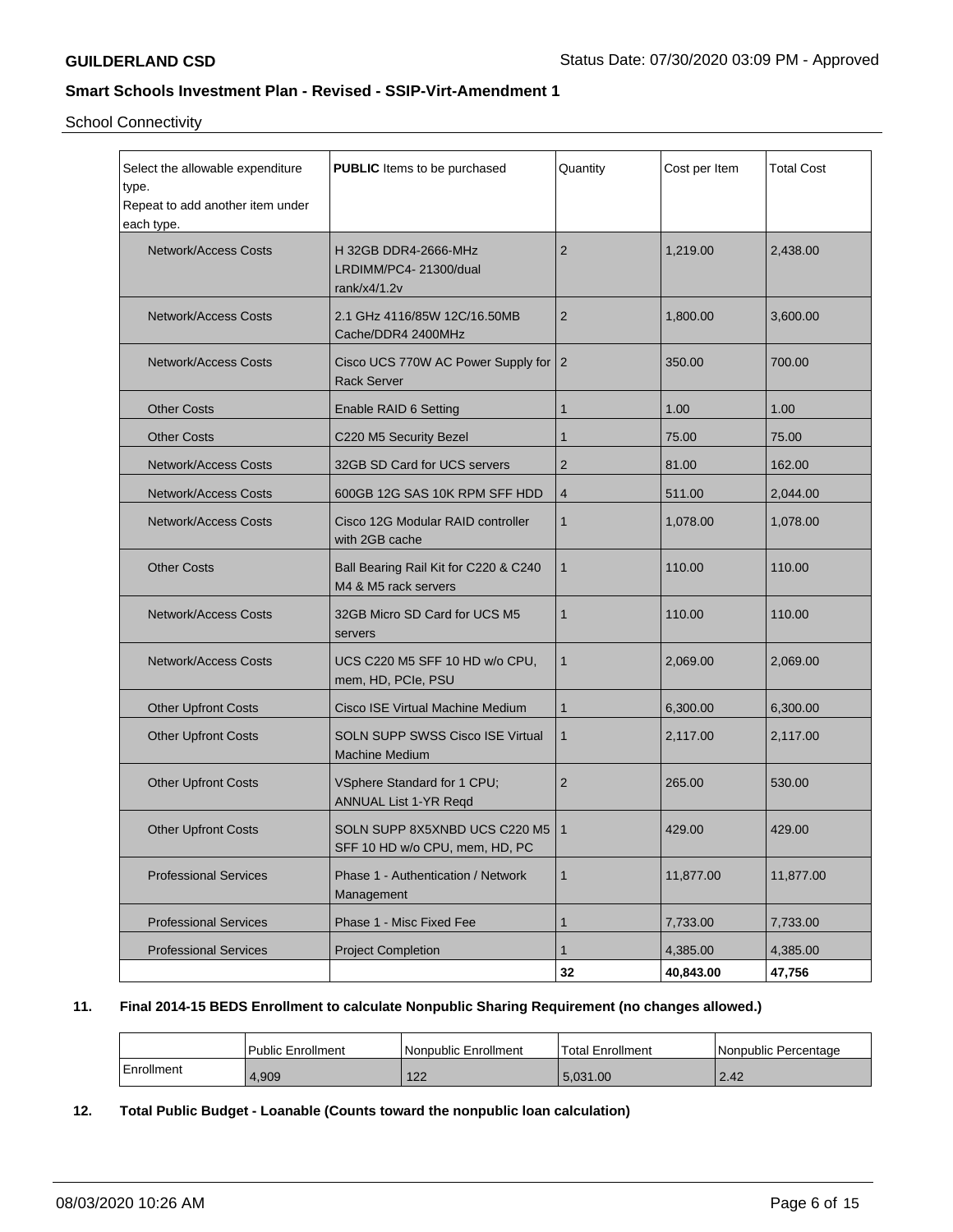School Connectivity

|                                                  | <b>Public Allocations</b> | <b>Estimated Nonpublic Loan</b> | <b>Estimated Total Sub-Allocations</b> |
|--------------------------------------------------|---------------------------|---------------------------------|----------------------------------------|
|                                                  |                           | Amount                          |                                        |
| Network/Access Costs                             | (No Response)             | 0.00                            | 0.00                                   |
| School Internal Connections and   <br>Components | (No Response)             | 0.00                            | 0.00                                   |
| Other                                            | (No Response)             | 0.00                            | 0.00                                   |
| Totals:                                          | 0.00                      | 0                               | u                                      |

# **13. Total Public Budget – Non-Loanable (Does not count toward the nonpublic loan calculation)**

|                                            | Sub-<br>Allocation |
|--------------------------------------------|--------------------|
| Network/Access Costs                       | 14,199.00          |
| <b>Outside Plant Costs</b>                 | (No Response)      |
| School Internal Connections and Components | (No Response)      |
| Professional Services                      | 23,995.00          |
| Testing                                    | (No Response)      |
| <b>Other Upfront Costs</b>                 | 9,376.00           |
| <b>Other Costs</b>                         | 186.00             |
| Totals:                                    | 47,756.00          |

### **14. School Connectivity Totals**

|                          | <b>Total Sub-Allocations</b> |
|--------------------------|------------------------------|
| Total Loanable Items     | 0.00                         |
| Total Non-Ioanable Items | 47,756.00                    |
| <b>Totals:</b>           | 47,756                       |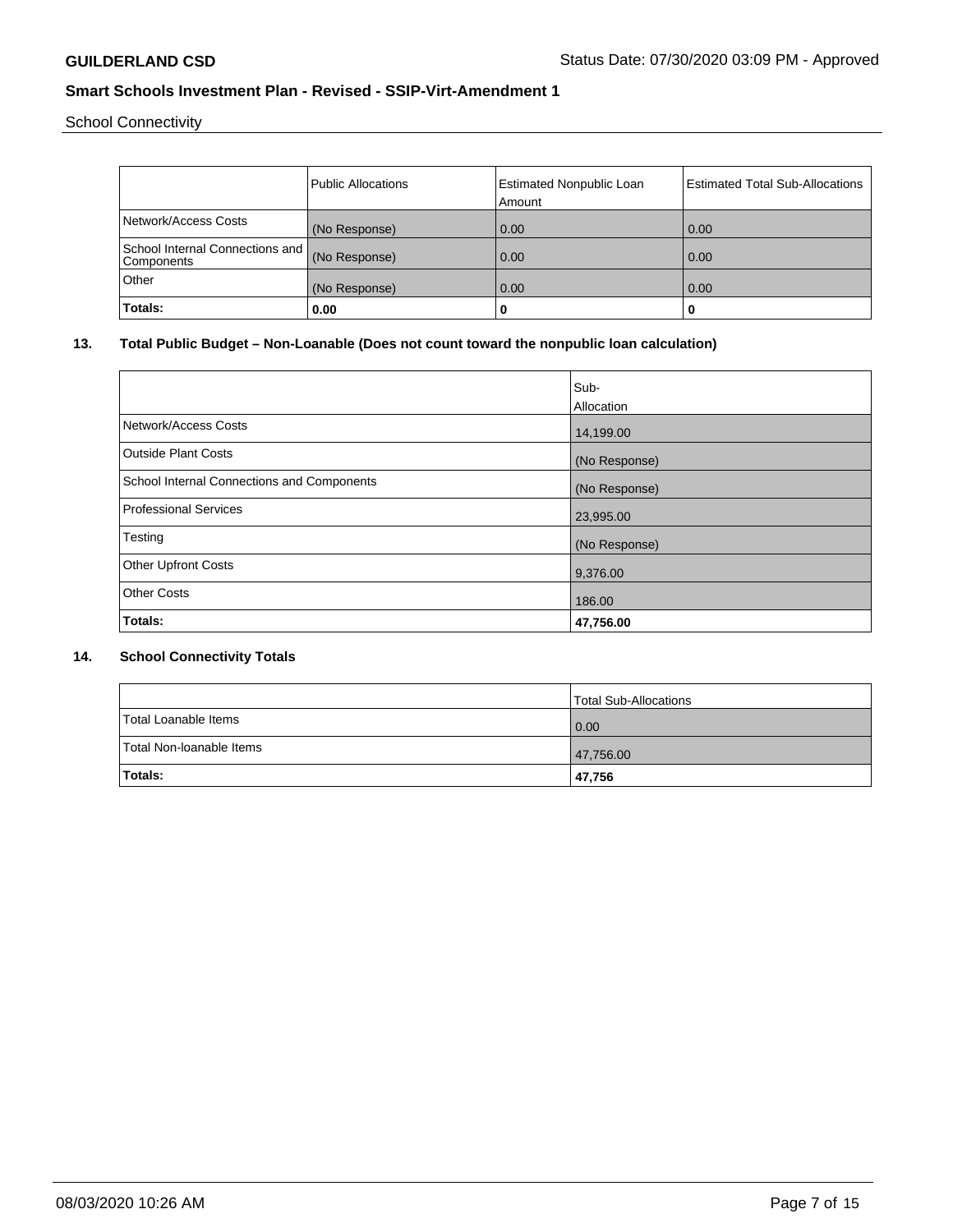Community Connectivity (Broadband and Wireless)

**1. Describe how you intend to use Smart Schools Bond Act funds for high-speed broadband and/or wireless connectivity projects in the community.**

(No Response)

**2. Please describe how the proposed project(s) will promote student achievement and increase student and/or staff access to the Internet in a manner that enhances student learning and/or instruction outside of the school day and/or school building.**

(No Response)

**3. Community connectivity projects must comply with all the necessary local building codes and regulations (building and related permits are not required prior to plan submission).**

 $\boxtimes$  I certify that we will comply with all the necessary local building codes and regulations.

**4. Please describe the physical location of the proposed investment.**

(No Response)

**5. Please provide the initial list of partners participating in the Community Connectivity Broadband Project, along with their Federal Tax Identification (Employer Identification) number.**

| <b>Project Partners</b> | l Federal ID # |
|-------------------------|----------------|
| (No Response)           | (No Response)  |

**6. Please detail the type, quantity, per unit cost and total cost of the eligible items under each sub-category.**

| Select the allowable expenditure | Item to be purchased | Quantity      | Cost per Item | <b>Total Cost</b> |
|----------------------------------|----------------------|---------------|---------------|-------------------|
| type.                            |                      |               |               |                   |
| Repeat to add another item under |                      |               |               |                   |
| each type.                       |                      |               |               |                   |
| (No Response)                    | (No Response)        | (No Response) | (No Response) | 0.00              |
|                                  |                      | U             | 0.00          |                   |

**7. If you are submitting an allocation for Community Connectivity, complete this table.**

**Note that the calculated Total at the bottom of the table must equal the Total allocation for this category that you entered in the SSIP Overview overall budget.**

|                                    | Sub-Allocation |
|------------------------------------|----------------|
| Network/Access Costs               | (No Response)  |
| Outside Plant Costs                | (No Response)  |
| <b>Tower Costs</b>                 | (No Response)  |
| <b>Customer Premises Equipment</b> | (No Response)  |
| <b>Professional Services</b>       | (No Response)  |
| Testing                            | (No Response)  |
| <b>Other Upfront Costs</b>         | (No Response)  |
| <b>Other Costs</b>                 | (No Response)  |
| Totals:                            | 0.00           |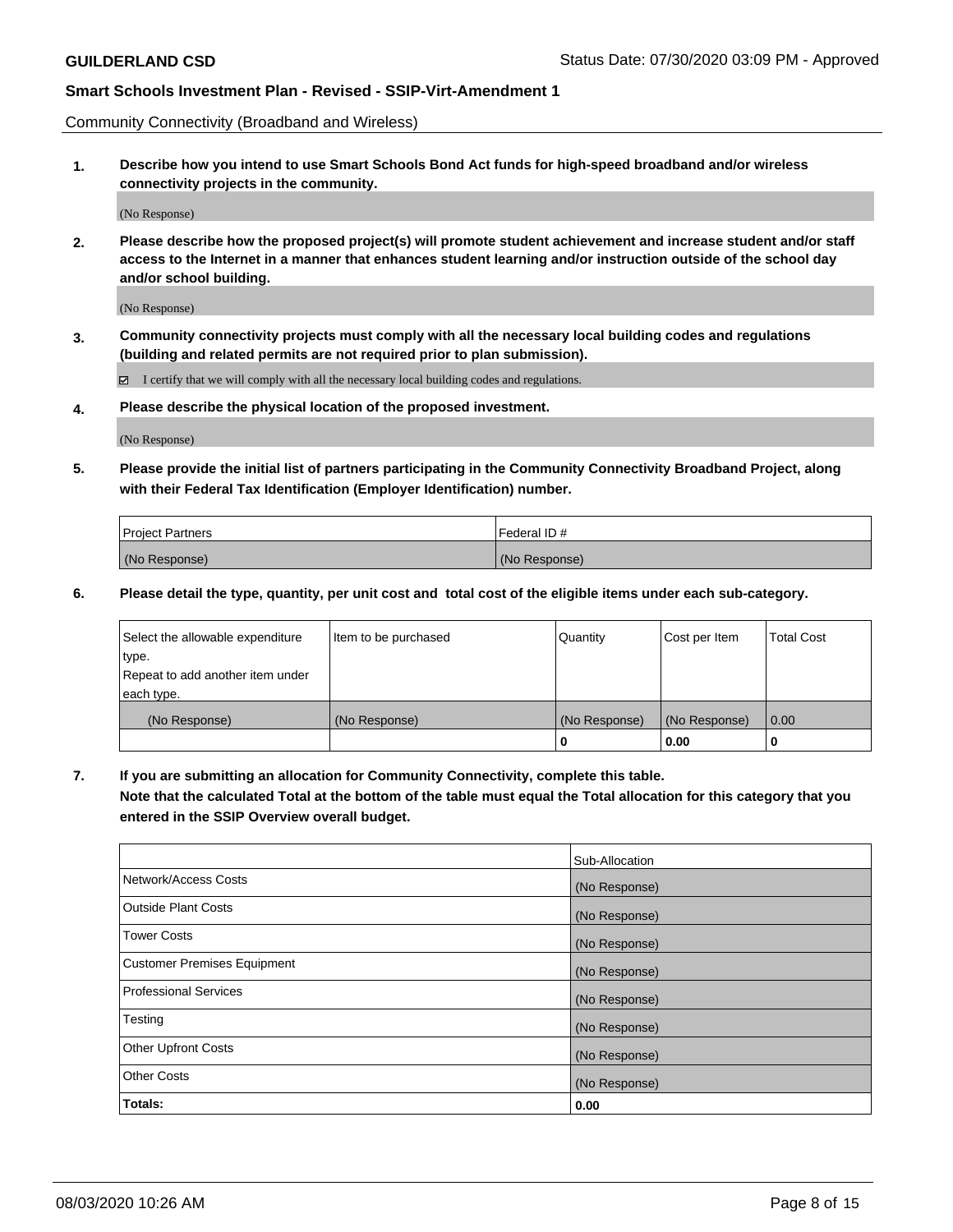### Classroom Learning Technology

**1. In order for students and faculty to receive the maximum benefit from the technology made available under the Smart Schools Bond Act, their school buildings must possess sufficient connectivity infrastructure to ensure that devices can be used during the school day. Smart Schools Investment Plans must demonstrate that sufficient infrastructure that meets the Federal Communications Commission's 100 Mbps per 1,000 students standard currently exists in the buildings where new devices will be deployed, or is a planned use of a portion of Smart Schools Bond Act funds, or is under development through another funding source. Smart Schools Bond Act funds used for technology infrastructure or classroom technology investments must increase the number of school buildings that meet or exceed the minimum speed standard of 100 Mbps per 1,000 students and staff within 12 months. This standard may be met on either a contracted 24/7 firm service or a "burstable" capability. If the standard is met under the burstable criteria, it must be:**

**1. Specifically codified in a service contract with a provider, and**

**2. Guaranteed to be available to all students and devices as needed, particularly during periods of high demand, such as computer-based testing (CBT) periods.**

**Please describe how your district already meets or is planning to meet this standard within 12 months of plan submission.**

(No Response)

- **1a. If a district believes that it will be impossible to meet this standard within 12 months, it may apply for a waiver of this requirement, as described on the Smart Schools website. The waiver must be filed and approved by SED prior to submitting this survey.**
	- By checking this box, you are certifying that the school district has an approved waiver of this requirement on file with the New York State Education Department.
- **2. Connectivity Speed Calculator (Required). If the district currently meets the required speed, enter "Currently Met" in the last box: Expected Date When Required Speed Will be Met.**

|                  | l Number of     | Required Speed | Current Speed in | <b>Expected Speed</b> | <b>Expected Date</b>                |
|------------------|-----------------|----------------|------------------|-----------------------|-------------------------------------|
|                  | <b>Students</b> | l in Mbps      | l Mbps           | to be Attained        | When Required                       |
|                  |                 |                |                  |                       | Within 12 Months  Speed Will be Met |
| Calculated Speed | (No Response)   | 0.00           | (No Response)    | l (No Response)       | (No Response)                       |

**3. If the district wishes to have students and staff access the Internet from wireless devices within the school building, or in close proximity to it, it must first ensure that it has a robust Wi-Fi network in place that has sufficient bandwidth to meet user demand.**

**Please describe how you have quantified this demand and how you plan to meet this demand.**

(No Response)

**4. All New York State public school districts are required to complete and submit an Instructional Technology Plan survey to the New York State Education Department in compliance with Section 753 of the Education Law and per Part 100.12 of the Commissioner's Regulations.**

**Districts that include educational technology purchases as part of their Smart Schools Investment Plan must have a submitted and approved Instructional Technology Plan survey on file with the New York State Education Department.**

- By checking this box, you are certifying that the school district has an approved Instructional Technology Plan survey on file with the New York State Education Department.
- **5. Describe the devices you intend to purchase and their compatibility with existing or planned platforms or systems. Specifically address the adequacy of each facility's electrical, HVAC and other infrastructure necessary to install and support the operation of the planned technology.**

(No Response)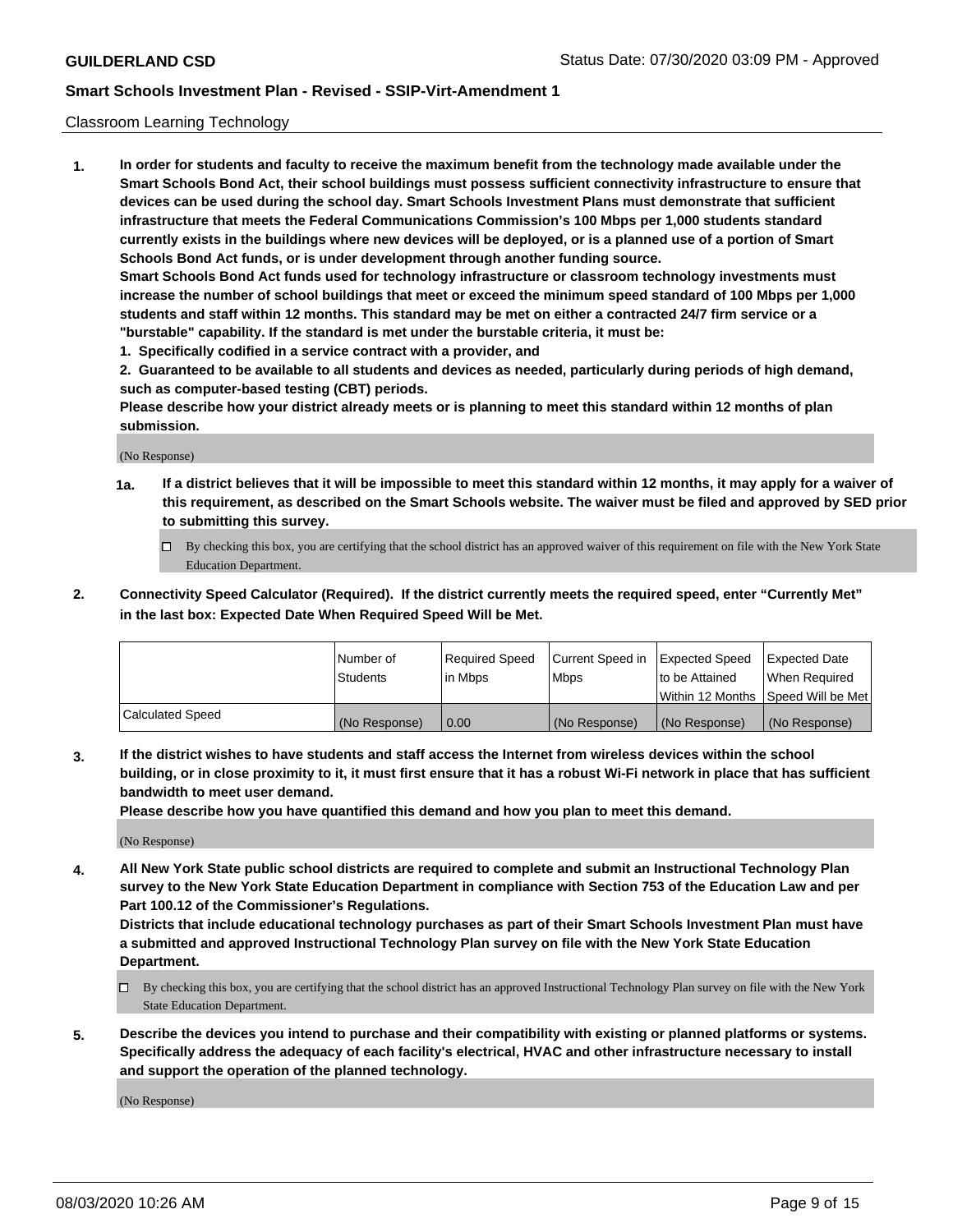### Classroom Learning Technology

- **6. Describe how the proposed technology purchases will:**
	- **> enhance differentiated instruction;**
	- **> expand student learning inside and outside the classroom;**
	- **> benefit students with disabilities and English language learners; and**
	- **> contribute to the reduction of other learning gaps that have been identified within the district.**

**The expectation is that districts will place a priority on addressing the needs of students who struggle to succeed in a rigorous curriculum. Responses in this section should specifically address this concern and align with the district's Instructional Technology Plan (in particular Question 2 of E. Curriculum and Instruction: "Does the district's instructional technology plan address the needs of students with disabilities to ensure equitable access to instruction, materials and assessments?" and Question 3 of the same section: "Does the district's instructional technology plan address the provision of assistive technology specifically for students with disabilities to ensure access to and participation in the general curriculum?")**

**In addition, describe how the district ensures equitable access to instruction, materials and assessments and participation in the general curriculum for both SWD and English Language Learners/Multilingual Learners (ELL/MLL) students.**

(No Response)

**7. Where appropriate, describe how the proposed technology purchases will enhance ongoing communication with parents and other stakeholders and help the district facilitate technology-based regional partnerships, including distance learning and other efforts.**

(No Response)

**8. Describe the district's plan to provide professional development to ensure that administrators, teachers and staff can employ the technology purchased to enhance instruction successfully.**

**Note: This response should be aligned and expanded upon in accordance with your district's response to Question 1 of F. Professional Development of your Instructional Technology Plan: "Please provide a summary of professional development offered to teachers and staff, for the time period covered by this plan, to support technology to enhance teaching and learning. Please include topics, audience and method of delivery within your summary."**

(No Response)

- **9. Districts must contact one of the SUNY/CUNY teacher preparation programs listed on the document on the left side of the page that supplies the largest number of the district's new teachers to request advice on innovative uses and best practices at the intersection of pedagogy and educational technology.**
	- By checking this box, you certify that you have contacted the SUNY/CUNY teacher preparation program that supplies the largest number of your new teachers to request advice on these issues.
	- **9a. Please enter the name of the SUNY or CUNY Institution that you contacted.**

(No Response)

**9b. Enter the primary Institution phone number.**

(No Response)

**9c. Enter the name of the contact person with whom you consulted and/or will be collaborating with on innovative uses of technology and best practices.**

(No Response)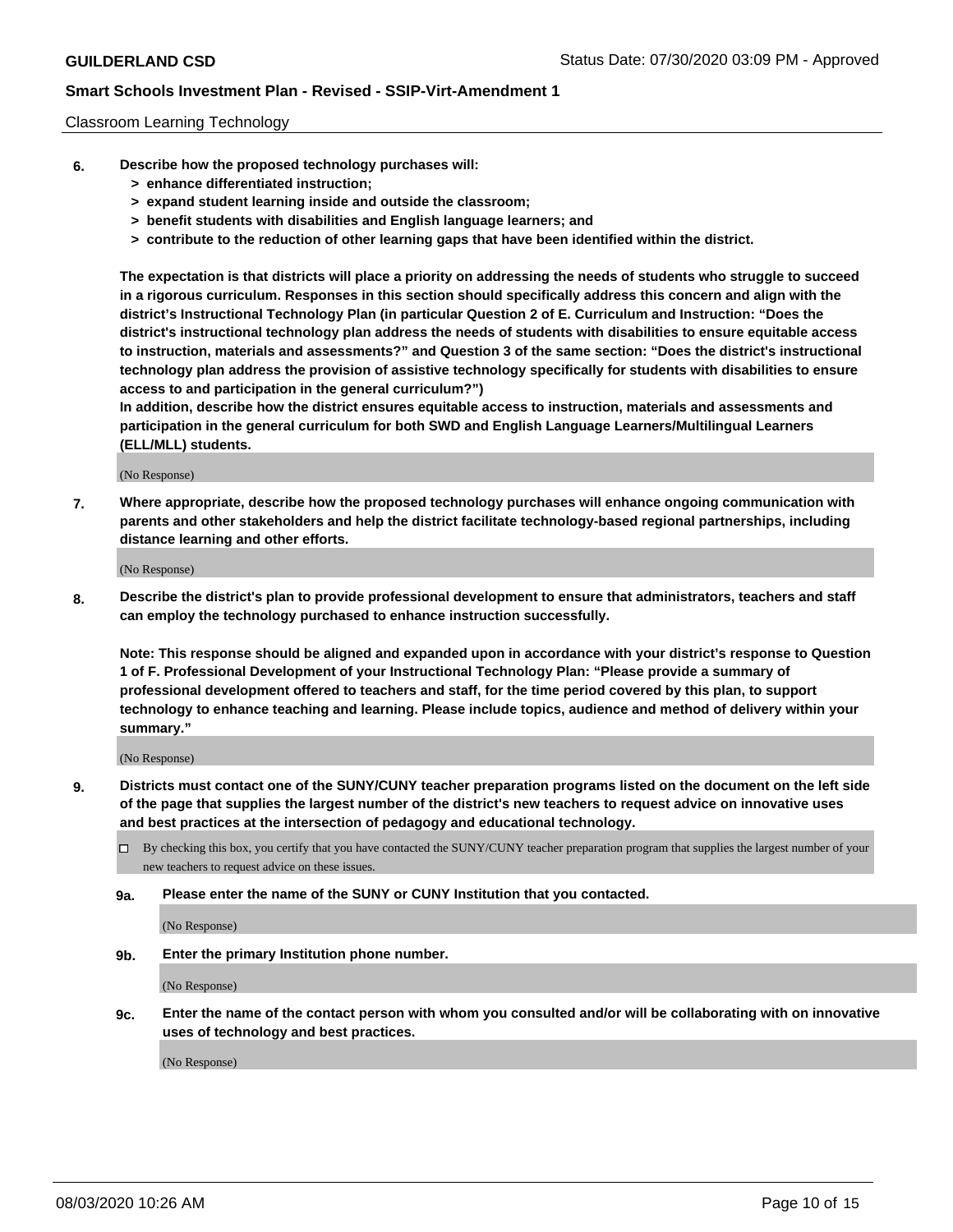### Classroom Learning Technology

**10. To ensure the sustainability of technology purchases made with Smart Schools funds, districts must demonstrate a long-term plan to maintain and replace technology purchases supported by Smart Schools Bond Act funds. This sustainability plan shall demonstrate a district's capacity to support recurring costs of use that are ineligible for Smart Schools Bond Act funding such as device maintenance, technical support, Internet and wireless fees, maintenance of hotspots, staff professional development, building maintenance and the replacement of incidental items. Further, such a sustainability plan shall include a long-term plan for the replacement of purchased devices and equipment at the end of their useful life with other funding sources.**

 $\Box$  By checking this box, you certify that the district has a sustainability plan as described above.

**11. Districts must ensure that devices purchased with Smart Schools Bond funds will be distributed, prepared for use, maintained and supported appropriately. Districts must maintain detailed device inventories in accordance with generally accepted accounting principles.**

By checking this box, you certify that the district has a distribution and inventory management plan and system in place.

#### **12. Please detail the type, quantity, per unit cost and total cost of the eligible items under each sub-category.**

| Select the allowable expenditure<br>type.<br>Repeat to add another item under | Item to be Purchased | Quantity      | Cost per Item | <b>Total Cost</b> |
|-------------------------------------------------------------------------------|----------------------|---------------|---------------|-------------------|
| each type.<br>(No Response)                                                   | (No Response)        | (No Response) | (No Response) | 0.00              |
|                                                                               |                      | 0             | 0.00          |                   |

#### **13. Final 2014-15 BEDS Enrollment to calculate Nonpublic Sharing Requirement (no changes allowed.)**

|            | l Public Enrollment | <b>INonpublic Enrollment</b> | <b>Total Enrollment</b> | Nonpublic<br>l Percentage |
|------------|---------------------|------------------------------|-------------------------|---------------------------|
| Enrollment | 4.909               | 122                          | 5.031.00                | $\vert$ 2.42              |

### **14. If you are submitting an allocation for Classroom Learning Technology complete this table.**

|                         | Public School Sub-Allocation | <b>Estimated Nonpublic Loan</b><br>Amount<br>(Based on Percentage Above) | Estimated Total Public and<br>Nonpublic Sub-Allocation |
|-------------------------|------------------------------|--------------------------------------------------------------------------|--------------------------------------------------------|
| Interactive Whiteboards | (No Response)                | 0.00                                                                     | 0.00                                                   |
| Computer Servers        | (No Response)                | 0.00                                                                     | 0.00                                                   |
| Desktop Computers       | (No Response)                | 0.00                                                                     | 0.00                                                   |
| <b>Laptop Computers</b> | (No Response)                | 0.00                                                                     | 0.00                                                   |
| <b>Tablet Computers</b> | (No Response)                | 0.00                                                                     | 0.00                                                   |
| Other Costs             | (No Response)                | 0.00                                                                     | 0.00                                                   |
| Totals:                 | 0.00                         | 0                                                                        | 0                                                      |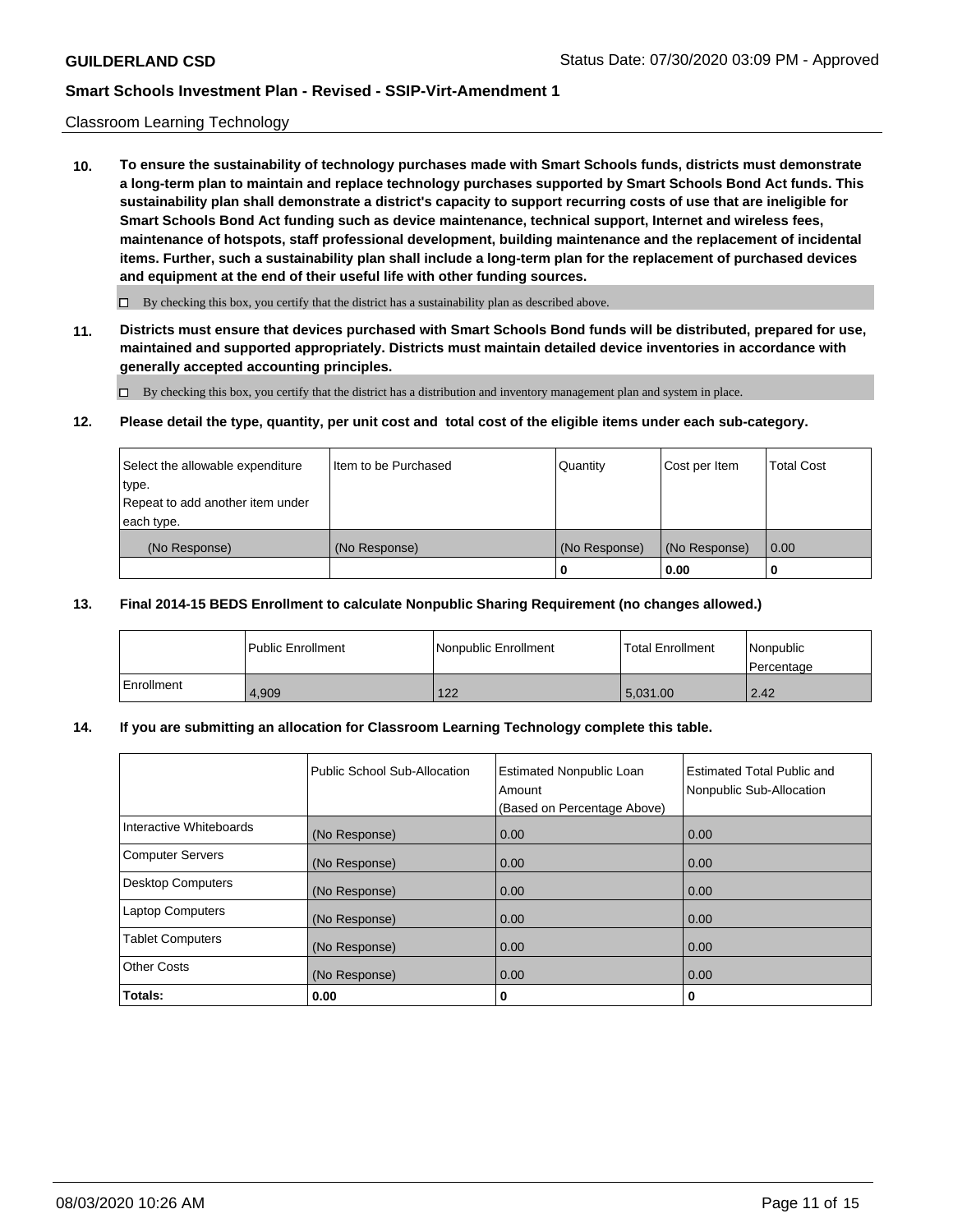### Pre-Kindergarten Classrooms

**1. Provide information regarding how and where the district is currently serving pre-kindergarten students and justify the need for additional space with enrollment projections over 3 years.**

(No Response)

- **2. Describe the district's plan to construct, enhance or modernize education facilities to accommodate prekindergarten programs. Such plans must include:**
	- **Specific descriptions of what the district intends to do to each space;**
	- **An affirmation that new pre-kindergarten classrooms will contain a minimum of 900 square feet per classroom;**
	- **The number of classrooms involved;**
	- **The approximate construction costs per classroom; and**
	- **Confirmation that the space is district-owned or has a long-term lease that exceeds the probable useful life of the improvements.**

(No Response)

**3. Smart Schools Bond Act funds may only be used for capital construction costs. Describe the type and amount of additional funds that will be required to support ineligible ongoing costs (e.g. instruction, supplies) associated with any additional pre-kindergarten classrooms that the district plans to add.**

(No Response)

**4. All plans and specifications for the erection, repair, enlargement or remodeling of school buildings in any public school district in the State must be reviewed and approved by the Commissioner. Districts that plan capital projects using their Smart Schools Bond Act funds will undergo a Preliminary Review Process by the Office of Facilities Planning.**

**Please indicate on a separate row each project number given to you by the Office of Facilities Planning.**

| Project Number |  |
|----------------|--|
| (No Response)  |  |
|                |  |

**5. Please detail the type, quantity, per unit cost and total cost of the eligible items under each sub-category.**

| Select the allowable expenditure | Item to be purchased | Quantity      | Cost per Item | <b>Total Cost</b> |
|----------------------------------|----------------------|---------------|---------------|-------------------|
| type.                            |                      |               |               |                   |
| Repeat to add another item under |                      |               |               |                   |
| each type.                       |                      |               |               |                   |
| (No Response)                    | (No Response)        | (No Response) | (No Response) | 0.00              |
|                                  |                      | υ             | 0.00          |                   |

**6. If you have made an allocation for Pre-Kindergarten Classrooms, complete this table. Note that the calculated Total at the bottom of the table must equal the Total allocation for this category that you entered in the SSIP Overview overall budget.**

|                                          | Sub-Allocation |
|------------------------------------------|----------------|
| Construct Pre-K Classrooms               | (No Response)  |
| Enhance/Modernize Educational Facilities | (No Response)  |
| <b>Other Costs</b>                       | (No Response)  |
| Totals:                                  | 0.00           |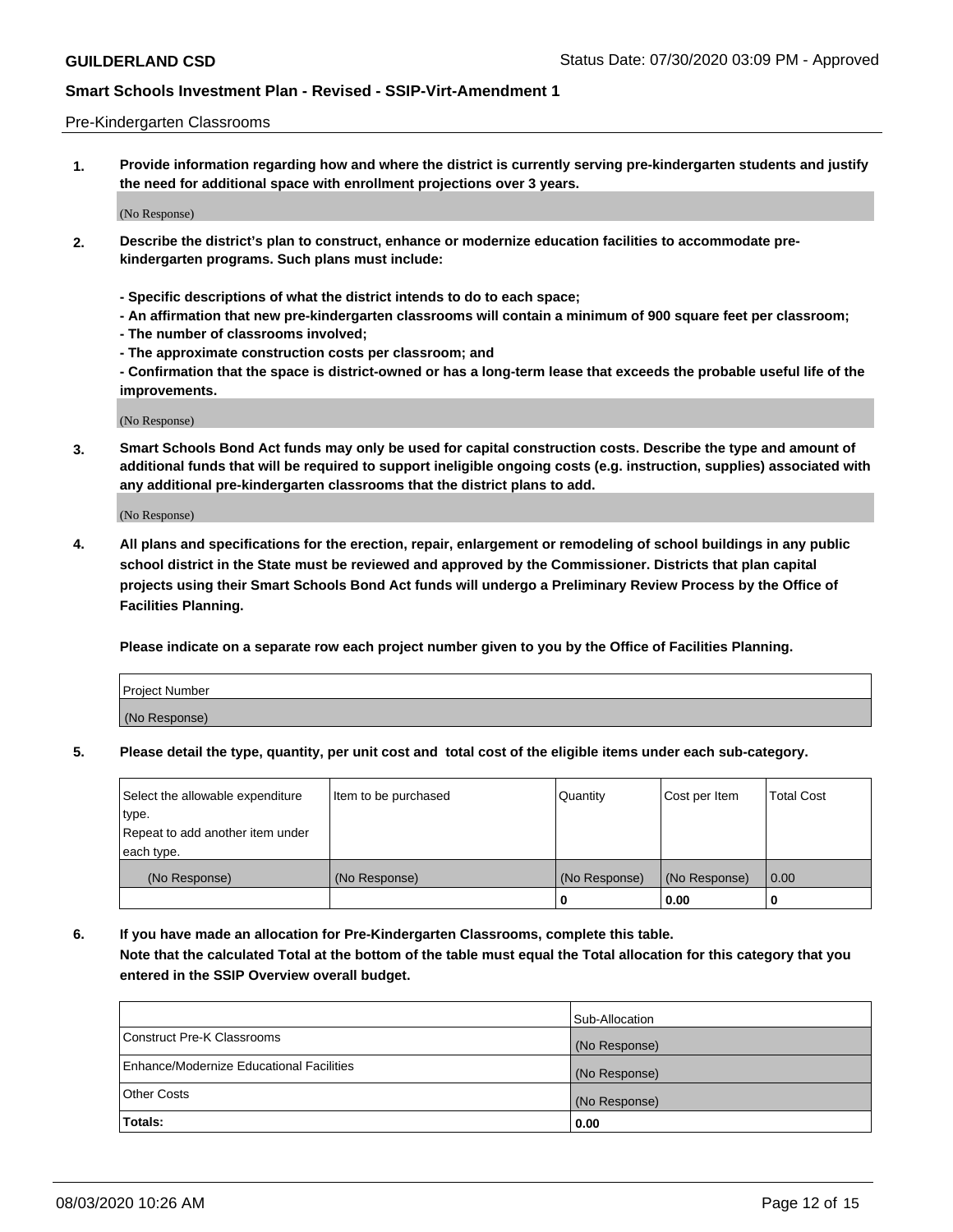Replace Transportable Classrooms

**1. Describe the district's plan to construct, enhance or modernize education facilities to provide high-quality instructional space by replacing transportable classrooms.**

(No Response)

**2. All plans and specifications for the erection, repair, enlargement or remodeling of school buildings in any public school district in the State must be reviewed and approved by the Commissioner. Districts that plan capital projects using their Smart Schools Bond Act funds will undergo a Preliminary Review Process by the Office of Facilities Planning.**

**Please indicate on a separate row each project number given to you by the Office of Facilities Planning.**

| Project Number |  |
|----------------|--|
|                |  |
|                |  |
|                |  |
| (No Response)  |  |
|                |  |
|                |  |

**3. For large projects that seek to blend Smart Schools Bond Act dollars with other funds, please note that Smart Schools Bond Act funds can be allocated on a pro rata basis depending on the number of new classrooms built that directly replace transportable classroom units.**

**If a district seeks to blend Smart Schools Bond Act dollars with other funds describe below what other funds are being used and what portion of the money will be Smart Schools Bond Act funds.**

(No Response)

**4. Please detail the type, quantity, per unit cost and total cost of the eligible items under each sub-category.**

| Select the allowable expenditure | Item to be purchased | Quantity      | Cost per Item | Total Cost |
|----------------------------------|----------------------|---------------|---------------|------------|
| ∣type.                           |                      |               |               |            |
| Repeat to add another item under |                      |               |               |            |
| each type.                       |                      |               |               |            |
| (No Response)                    | (No Response)        | (No Response) | (No Response) | 0.00       |
|                                  |                      | u             | 0.00          |            |

**5. If you have made an allocation for Replace Transportable Classrooms, complete this table. Note that the calculated Total at the bottom of the table must equal the Total allocation for this category that you entered in the SSIP Overview overall budget.**

|                                                | Sub-Allocation |
|------------------------------------------------|----------------|
| Construct New Instructional Space              | (No Response)  |
| Enhance/Modernize Existing Instructional Space | (No Response)  |
| Other Costs                                    | (No Response)  |
| Totals:                                        | 0.00           |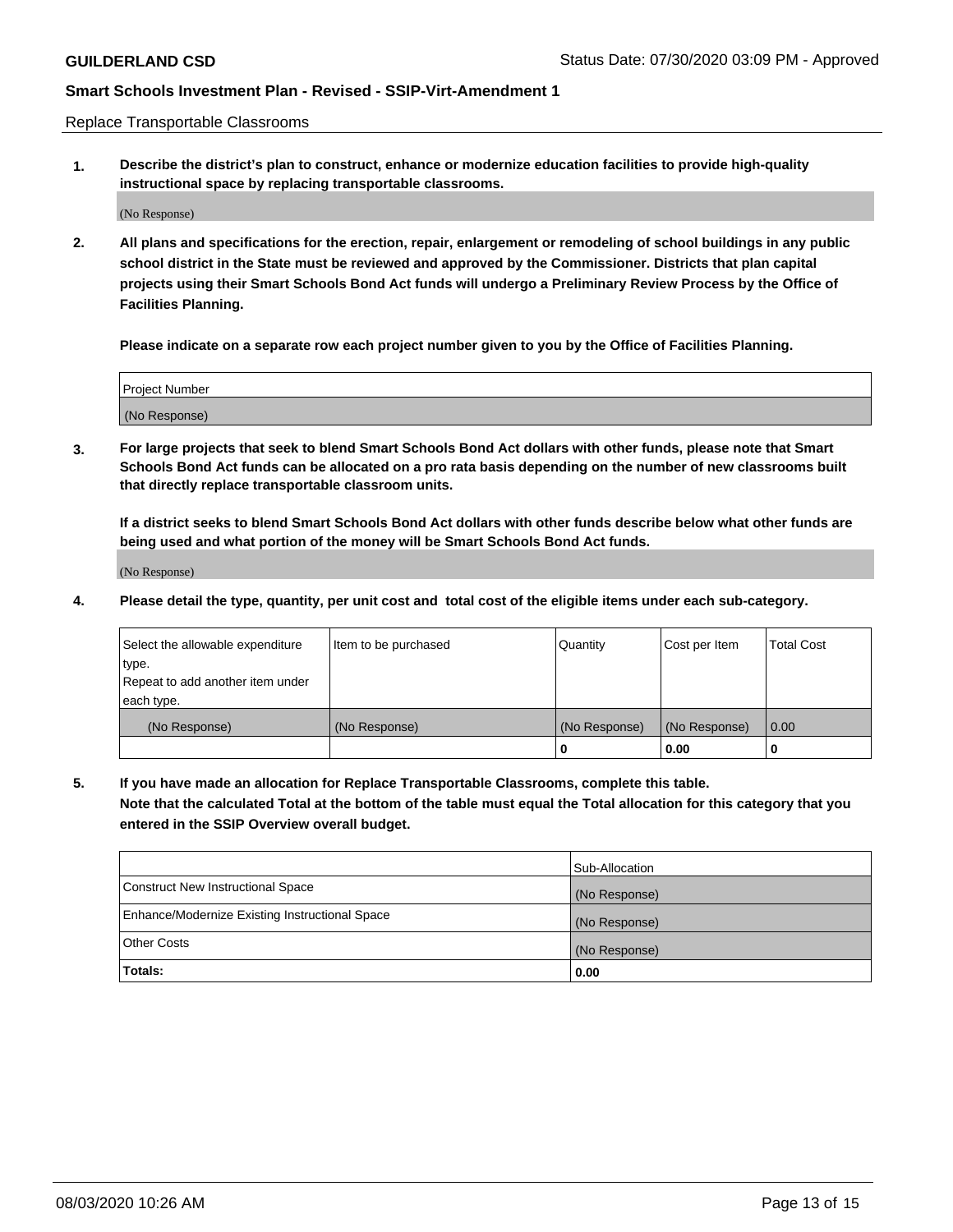High-Tech Security Features

**1. Describe how you intend to use Smart Schools Bond Act funds to install high-tech security features in school buildings and on school campuses.**

(No Response)

**2. All plans and specifications for the erection, repair, enlargement or remodeling of school buildings in any public school district in the State must be reviewed and approved by the Commissioner. Smart Schools plans with any expenditures in the High-Tech Security category require a project number from the Office of Facilities Planning. Districts must submit an SSBA LOI and receive project numbers prior to submitting the SSIP. As indicated on the LOI, some projects may be eligible for a streamlined review and will not require a building permit. Please indicate on a separate row each project number given to you by the Office of Facilities Planning.**

| <b>Project Number</b> |  |
|-----------------------|--|
| (No Response)         |  |

- **3. Was your project deemed eligible for streamlined Review?**
	- Yes
	- $\hfill \square$  No
- **4. Include the name and license number of the architect or engineer of record.**

| <b>Name</b>   | License Number |
|---------------|----------------|
| (No Response) | (No Response)  |

**5. Please detail the type, quantity, per unit cost and total cost of the eligible items under each sub-category.**

| Select the allowable expenditure | Item to be purchased | Quantity      | Cost per Item | <b>Total Cost</b> |
|----------------------------------|----------------------|---------------|---------------|-------------------|
| type.                            |                      |               |               |                   |
| Repeat to add another item under |                      |               |               |                   |
| each type.                       |                      |               |               |                   |
| (No Response)                    | (No Response)        | (No Response) | (No Response) | 0.00              |
|                                  |                      | 0             | 0.00          |                   |

**6. If you have made an allocation for High-Tech Security Features, complete this table.**

**Enter each Sub-category Public Allocation based on the the expenditures listed in Table #5.**

|                                                      | Sub-Allocation |
|------------------------------------------------------|----------------|
| Capital-Intensive Security Project (Standard Review) | (No Response)  |
| <b>Electronic Security System</b>                    | (No Response)  |
| <b>Entry Control System</b>                          | (No Response)  |
| Approved Door Hardening Project                      | (No Response)  |
| <b>Other Costs</b>                                   | (No Response)  |
| Totals:                                              | 0.00           |